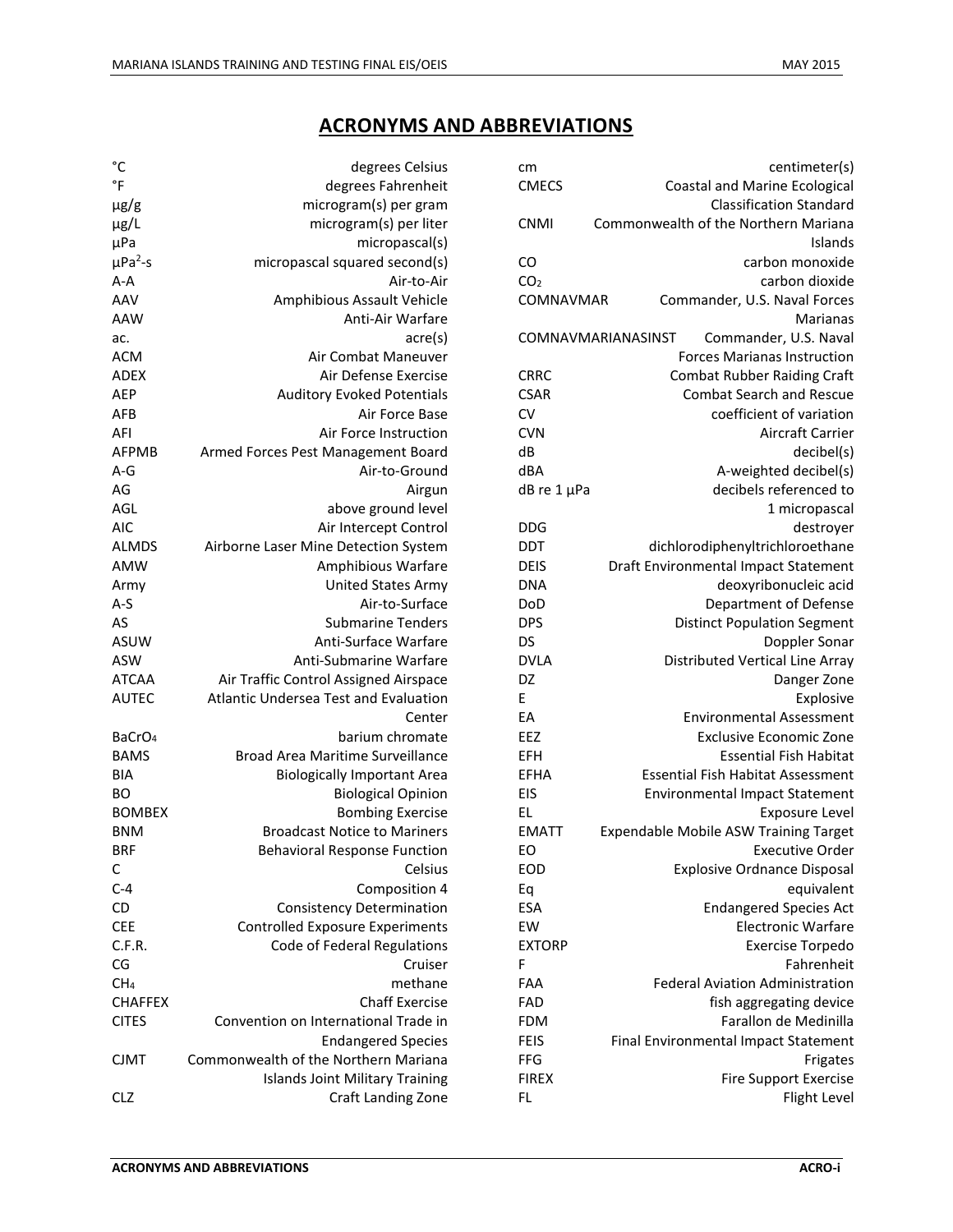| <b>MFA</b>            | Mid-frequency Active                     |
|-----------------------|------------------------------------------|
| mg/L                  | milligram(s) per liter                   |
| mi.                   | mile(s)                                  |
| mi. <sup>2</sup>      | square mile(s)                           |
| mi. <sup>3</sup>      | cubic mile(s)                            |
| <b>MIRC</b>           | Mariana Islands Range Complex            |
| <b>MISSILEX</b>       | <b>Missile Exercise</b>                  |
| <b>MISTCS</b>         | Mariana Islands Sea Turtle and Cetacean  |
|                       | Survey                                   |
| <b>MITT</b>           | Mariana Islands Training and Testing     |
| <b>MIW</b>            | Mine Warfare                             |
| ml/L                  | milliliter(s) per liter                  |
| <b>MLA</b>            | Military Lease Area                      |
| mm                    | millimeter(s)                            |
| <b>MMPA</b>           | <b>Marine Mammal Protection Act</b>      |
| MPA(1)                | <b>Marine Preserve Area</b>              |
| <b>MPA (2)</b>        | <b>Maritime Patrol Aircraft</b>          |
| msl                   | mean sea level                           |
| <b>MSO</b>            | <b>Maritime Security Operations</b>      |
| N <sub>2</sub> O      | nitrous oxide                            |
| <b>NAEMO</b>          | Navy Acoustic Effects Model              |
| <b>NAVTEXT</b>        |                                          |
|                       | Navigational Telex                       |
| Navy                  | United States Department of the Navy     |
| <b>NEPA</b>           | National Environmental Policy Act        |
| <b>NEPM</b>           | Non-Explosive Practice Munition          |
| <b>NEW</b>            | Net Explosive Weight                     |
| ng                    | nanogram(s)                              |
| ng/L                  | nanograms(s)/liter                       |
| nm                    | nautical mile(s)                         |
| nm <sup>2</sup>       | square nautical mile(s)                  |
| <b>NMFS</b>           | National Marine Fisheries Service        |
| NO <sub>2</sub>       | nitrogen dioxide                         |
| <b>NOAA</b>           | National Oceanic and Atmospheric         |
|                       | Administration                           |
| <b>NO<sub>x</sub></b> | nitrogen oxides                          |
| <b>NSW</b>            | Naval Special Warfare                    |
| <b>NSWC</b>           | Naval Surface Warfare Center             |
| <b>NTM</b>            | Notice to Mariners                       |
| <b>NTU</b>            | <b>Nephelometric Turbidity Units</b>     |
| nV                    | nanovolt(s)                              |
| O <sub>3</sub>        | ozone                                    |
| <b>OASIS</b>          | Organic Airborne and Surface Influence   |
|                       | Sweep                                    |
| OBIS                  | Ocean Biographic Information System      |
| OEA                   | <b>Overseas Environmental Assessment</b> |
| OEIS                  | Overseas Environmental Impact Statement  |
| <b>OPNAVINST</b>      | Chief of Naval Operations Instruction    |
| Ops                   | Operations                               |
|                       | ounce(s)                                 |
| oz.<br>P              |                                          |
|                       | Pingers                                  |
| Pa                    | Pascal(s)                                |
| Pa-s                  | Pascal-seconds                           |
| PACOM                 | Pacific Command                          |
|                       |                                          |

| <b>FLAREX</b>         | <b>Flare Exercise</b>                      |
|-----------------------|--------------------------------------------|
| FR                    | <b>Federal Register</b>                    |
| ft.                   | square foot/feet                           |
| ft./s                 | feet per second                            |
| ft. $2$               | square foot/feet                           |
| FY                    | <b>Fiscal Year</b>                         |
| g                     | gram(s)                                    |
| G                     | gauss                                      |
| g(0)                  | detection probability                      |
| GCA                   | <b>Guam Code Annotated</b>                 |
| GHz                   | gigahertz                                  |
| GI                    | gastrointestinal                           |
| <b>GMDSS</b>          | <b>Global Maritime Distress and Safety</b> |
|                       | System                                     |
| <b>GUNEX</b>          | <b>Gunnery Exercise</b>                    |
| ha                    | hectare(s)                                 |
| <b>HARP</b>           | High Frequency Recording Package           |
| нс                    | hydrocarbons                               |
| Helo                  | helicopter                                 |
| Hg (CNO) <sub>2</sub> | <b>Fulminate of Mercury</b>                |
| <b>HMX</b>            | <b>High Melting Point Explosive</b>        |
| <b>HRC</b>            | Hawaii Range Complex                       |
| Hz                    | Hertz                                      |
| <b>IEER</b>           | Improved Extended Echo Ranging             |
| in.                   | inch(es)                                   |
| in <sup>3</sup>       | cubic inches                               |
| <b>INRMP</b>          | <b>Integrated Natural Resources</b>        |
|                       | Management Plan                            |
| IR                    | infrared                                   |
|                       |                                            |
|                       |                                            |
| <b>ISR</b>            | Intelligence, Surveillance, Reconnaissance |
| <b>ISTT</b>           | <b>Improved Surface Tow Target</b>         |
| kg                    | kilogram(s)                                |
| kHz                   | kilohertz                                  |
| km                    | kilometer(s)                               |
| km <sup>2</sup>       | square kilometer(s)                        |
| km <sup>3</sup>       | cubic kilometer(s)                         |
| kPa                   | kilopascal(s)                              |
| kV                    | kilovolt(s)                                |
| lb.                   | pound(s)                                   |
| <b>LCAC</b>           | Air Cushioned Landing Craft                |
| <b>LCM</b>            | Landing Craft Mechanized                   |
| LCS                   | <b>Littoral Combat Ship</b>                |
| LCU                   | Landing Craft, Utility                     |
| LHA/LHD               | Amphibious Assault Ships                   |
| <b>LNM</b>            | <b>Local Notice to Mariners</b>            |
| LPD                   | <b>Amphibious Transport Dock</b>           |
| LSD                   | Dock Landing Ship                          |
| m                     | meter(s)                                   |
| M                     | <b>Acoustic Modems</b>                     |
| m/s                   | meter(s) per second                        |
| m <sup>2</sup>        | square meter(s)                            |
| <b>MBTA</b>           | <b>Migratory Bird Treaty Act</b>           |
| <b>MCM</b>            | Mine Countermeasure(s)                     |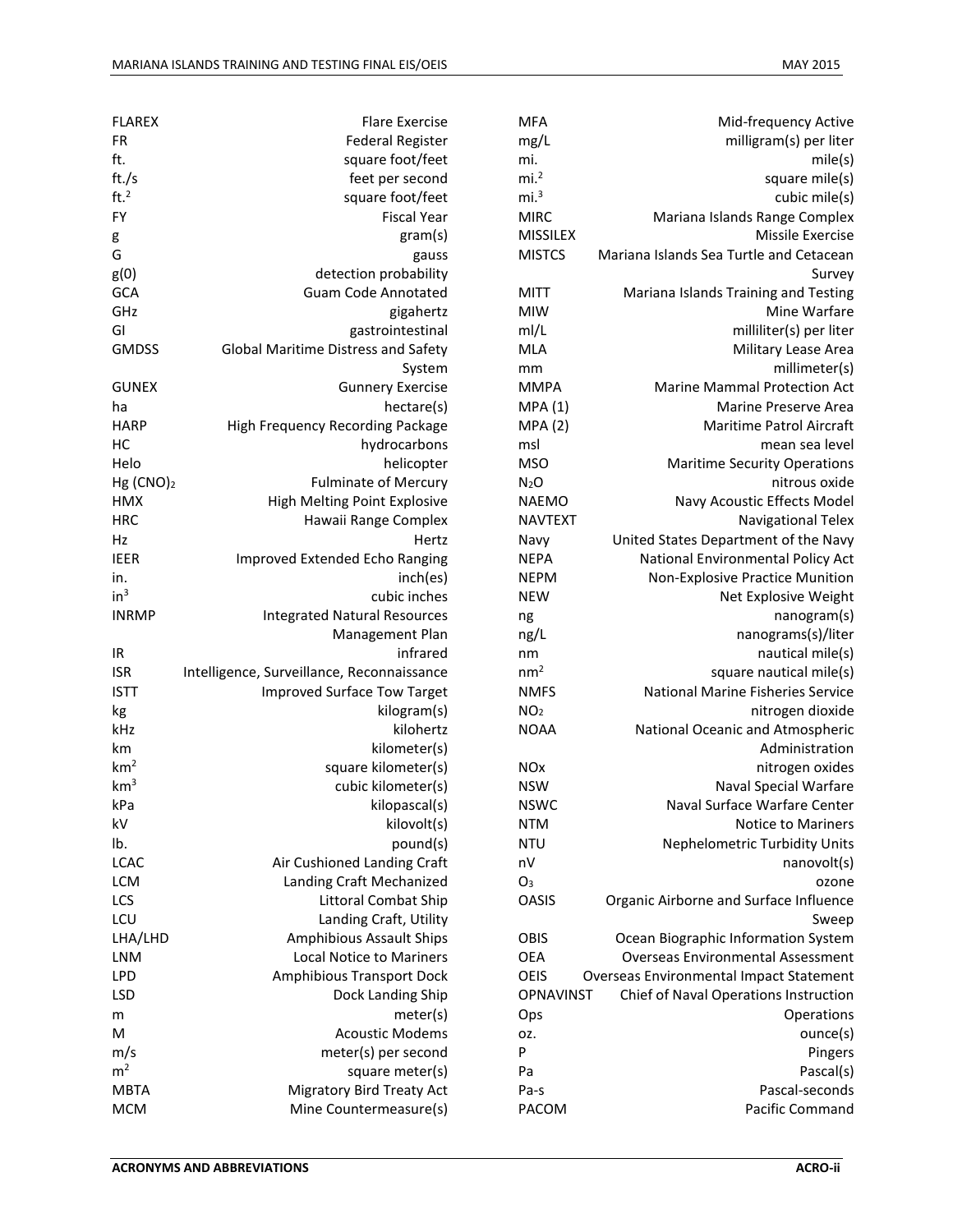| Tg                    | teragram(s)                                  |
|-----------------------|----------------------------------------------|
| Tg CO <sub>2</sub> Eq | carbon dioxide equivalents                   |
| ΤL                    | <b>Transmission Loss</b>                     |
| <b>TNT</b>            | Trinitrotoluene                              |
| <b>TORP</b>           | Torpedoes                                    |
| <b>TORPEX</b>         | <b>Torpedo Exercise</b>                      |
| <b>TPY</b>            | tons per year                                |
| <b>TRACKEX</b>        | <b>Tracking Exercise</b>                     |
| <b>TTS</b>            | <b>Temporary Threshold Shift</b>             |
| U.S.                  | <b>United States</b>                         |
| <b>U.S.C.</b>         | <b>United States Code</b>                    |
| UAV                   | <b>Unmanned Aerial Vehicle</b>               |
| <b>UISS</b>           | Unmanned Influence Sweep System              |
| <b>UNDET</b>          | <b>Underwater Detonation</b>                 |
| <b>USACE</b>          | U.S. Army Corps of Engineers                 |
| <b>USAF</b>           | U.S. Air Force                               |
| <b>USEPA</b>          | U.S. Environmental Protection Agency         |
| <b>USFWS</b>          | U.S. Fish and Wildlife Service               |
| <b>VHF</b>            | Very High Frequency                          |
| VOC                   | volatile organic compounds                   |
| W                     | <b>Warning Area</b>                          |
| WPacFIN               | <b>Western Pacific Fisheries Information</b> |
|                       | Network                                      |
| yd.                   | yard(s)                                      |
| yd. <sup>2</sup>      | square yard(s)                               |
| YP                    | <b>Yard Patrol Craft</b>                     |

| $Pb(N_3)_2$     | lead azide                                |
|-----------------|-------------------------------------------|
| PbO             | lead (II) oxide                           |
| PC              | <b>Patrol Coastal Ships</b>               |
| PCB             | polychlorinated biphenyl                  |
| <b>PCD</b>      | Panama City Division                      |
| PM              | particulate matter                        |
| PMRF            | Pacific Missile Range Facility            |
| ppb             | parts per billion                         |
| ppm             | parts per minute                          |
| ppt             | parts per thousand                        |
| psi             | pounds per square inch                    |
| PTS             | <b>Permanent Threshold Shift</b>          |
| R               | <b>Restricted Area</b>                    |
| RDX             | <b>Royal Demolition Explosive</b>         |
| REXTORP         | Recoverable Exercise Torpedo              |
| RHIB            | Rigid Hull Inflatable Boat                |
| RL              | <b>Received Level</b>                     |
| rms             | root mean square                          |
| RMS             | <b>Remote Minehunting System</b>          |
| <b>ROD</b>      | <b>Record of Decision</b>                 |
| <b>ROG</b>      | <b>Reactive Organic Gases</b>             |
| <b>ROV</b>      | <b>Remotely Operated Vehicle</b>          |
| S-A             | Surface-to-Air                            |
| SAG             | Scientific Advisory Group                 |
| SAS             | Synthetic Aperture Sonar                  |
| <b>SCUBA</b>    | Self Contained Underwater                 |
|                 | <b>Breathing Apparatus</b>                |
| <b>SD</b>       | <b>Swimmer Detection Sonar</b>            |
| SDST            | Ship Deployable Seaborne Target           |
| SEAL            | Sea, Air, Land                            |
| <b>SEAMAP</b>   | Spatial Ecological Analysis of            |
|                 | <b>Megavertebrate Populations</b>         |
| SEL             | Sound Exposure Level                      |
| SF <sub>6</sub> | sulfur hexafluoride                       |
| <b>SINKEX</b>   | <b>Sinking Exercise</b>                   |
| SL              | Source Level                              |
| SMCMEX          | Mine Countermeasure Exercise - Surface    |
| SO <sub>2</sub> | sulfur dioxide                            |
| SOCAL           | Southern California                       |
| SOx             | sulfur oxides                             |
| SPL             | Sound Pressure Level                      |
|                 | species (plural)                          |
| spp.<br>$S-S$   | Surface-to-Surface                        |
| <b>SSBN</b>     | <b>Fleet Ballistic Missile Submarines</b> |
|                 | <b>Guided Missile Submarines</b>          |
| SSGN            |                                           |
| SSS             | Side Scan Sonar                           |
| <b>SSTC</b>     | <b>Silver Strand Training Complex</b>     |
| <b>STW</b>      | <b>Strike Warfare</b>                     |
| SUA             | <b>Special Use Airspace</b>               |
| SUS             | Signal Underwater Sound                   |
| <b>SWATH</b>    |                                           |
|                 | Small Waterplane Area Twin Hull           |
| т               | Tesla                                     |
| <b>TACP</b>     | <b>Tactical Air Control Party</b>         |